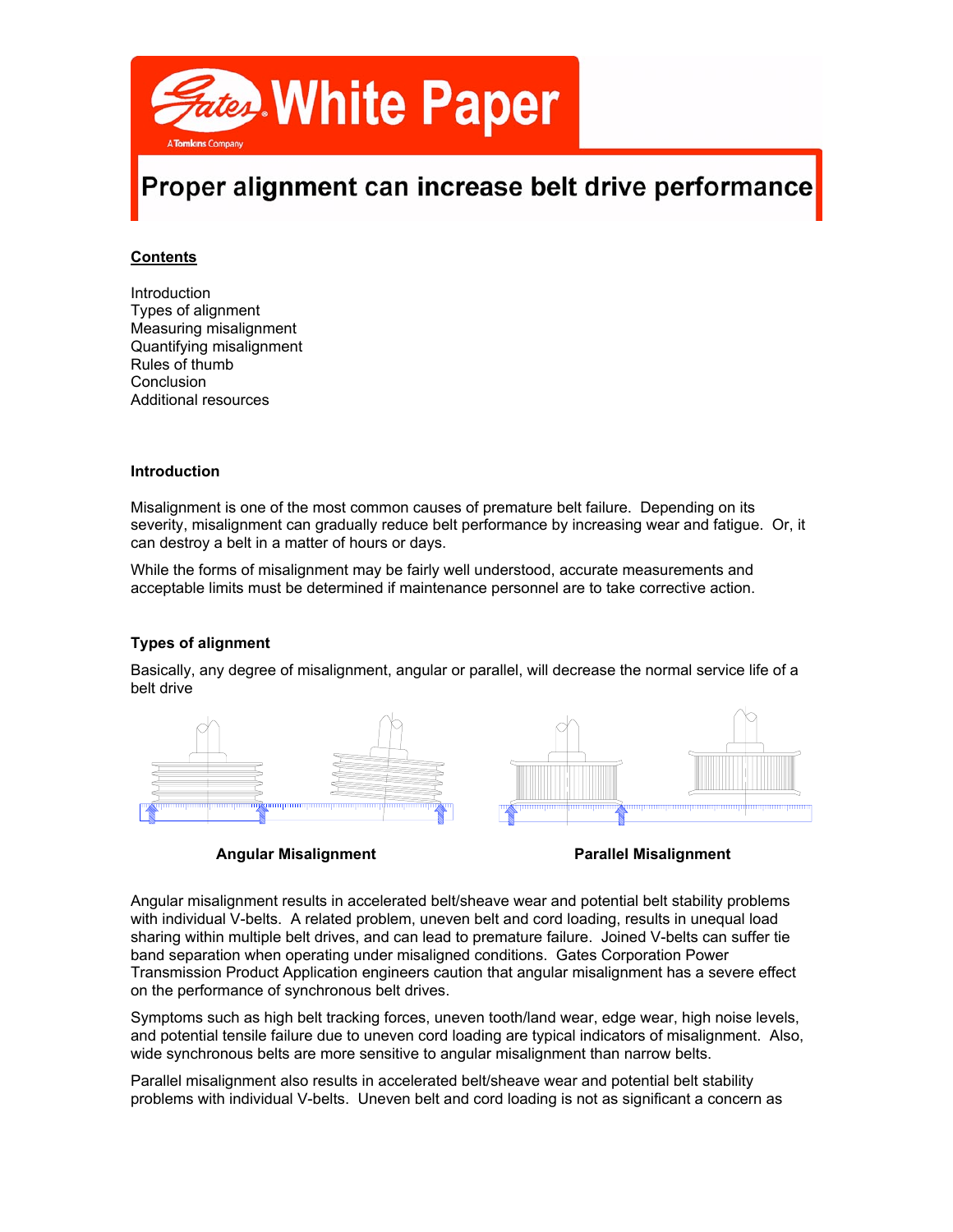#### **Gates White Paper – Proper alignment can increase belt drive performance**

with angular misalignment. However, parallel misalignment is typically more of a concern with Vbelts than with synchronous belts. This is because V-belts run in fixed grooves and cannot free float between flanges, as synchronous belts can, to a limited degree.

Parallel misalignment is generally not a critical concern with synchronous belt drives as long as the belt is not trapped or pinched between opposite flanges, and as long as the belt tracks completely on both sprockets.

Synchronous sprockets are designed with face widths greater than the belt widths to prevent problems associated with tolerance accumulation, and to allow for a small amount (fractions of an inch) of mounting offset.

As long as the width between opposite sprocket flanges exceeds the belt width, the belt will automatically align itself properly as it seeks a comfortable operating position on both sprockets. It is normal for a synchronous belt to lightly contact at least one of the sprocket flanges in the system while operating. Synchronous belts rarely run in the middle of the sprockets without contacting at least one flange.

#### **Measuring misalignment**

Gates engineers say the best tool for measuring misalignment is a laser alignment device. However, when one is unavailable, the next best tool is a straightedge such as a long level, a strip of extruded aluminum, or a ruler, depending on the center distance of the drive. The laser tool and straightedge are used to project the orientation of one sheave or sprocket face with respect to the other.



When preparing to measure parallel misalignment, the maintenance technician must first verify that the edges of both sheaves and sprockets are of equal thickness, or quantify the difference in thickness. It is important to align the sheave grooves or sprocket faces directly in line with one another, rather than just the outside surfaces of the sheaves or sprockets (flanges). It may be necessary to mount sheaves or sprockets with the outside surfaces offset with respect to one another in order to properly align the grooves or sprocket faces.

Sprocket flanges should also be inspected to be sure that they run true. A bent flange could result in erroneous measurements if the laser tool or straightedge rests against the outside edge of the damaged flange during the inspection process.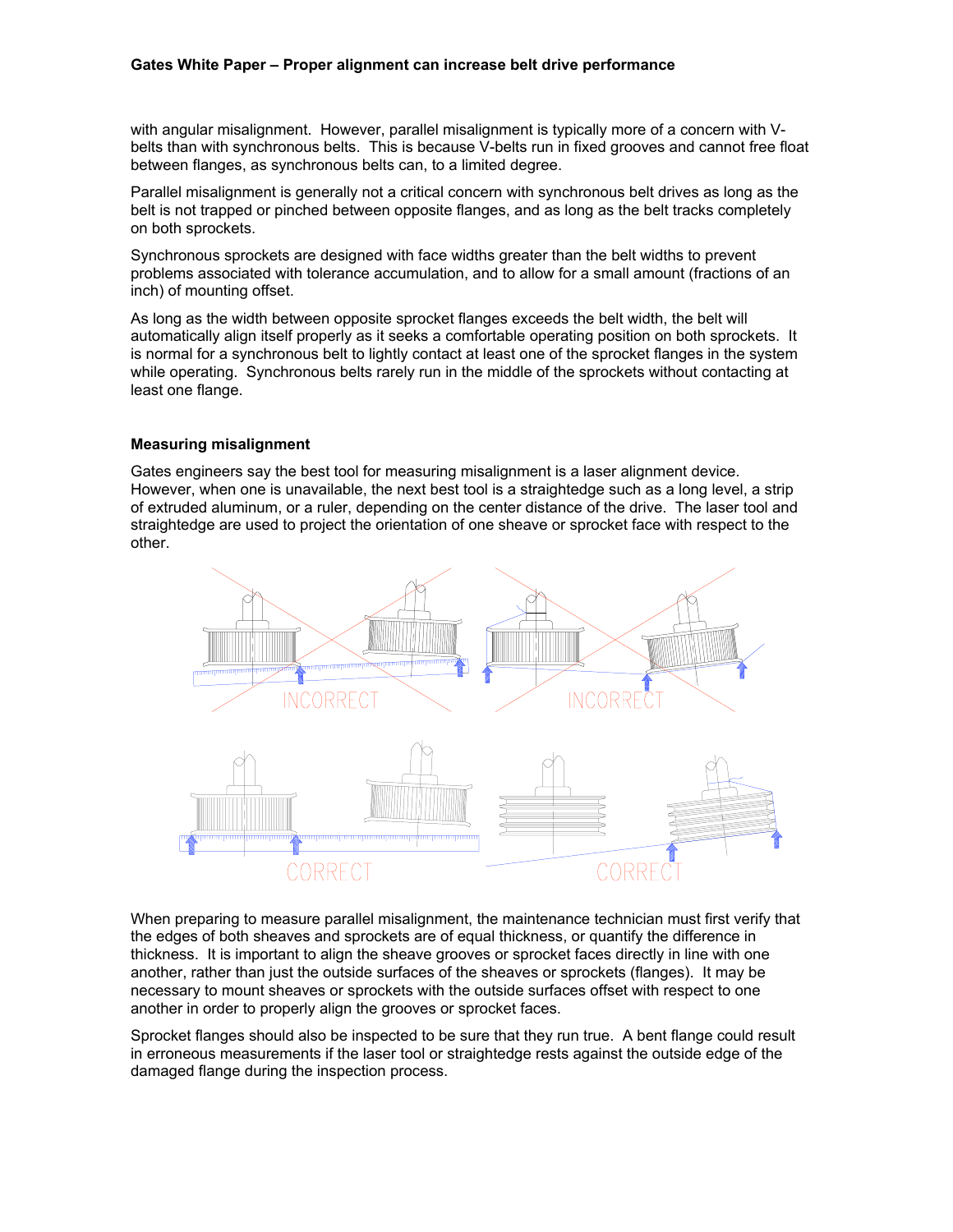To determine how much misalignment is acceptable and at what point it becomes excessive, the alignment must first be measured, quantified, and then compared to the belt manufacturer's recommendations for the particular type of belt. These recommendations can be found in drive design manuals.

#### **Quantifying misalignment**

Misalignment can either be quantified mathematically, or be compared to some general rules of thumb for quicker and easier results. While using a straight edge to project the plane of the outside face of sheave or sprocket #1 with respect to sheave or sprocket #2, angular misalignment can be quantified as the difference in clearance between the straightedge and the outside surface of the sheave or sprocket #2 across the diameter.



The angle of parallel misalignment can be quantified as the difference in clearance between the straightedge and the outer surfaces of the two sheaves or sprockets across the separation distance.



The total allowable misalignment recommended for V-belts, in general, is 1/2-degree. While individual V-belts are known to be capable of handling greater amounts of misalignment before becoming unstable, maintaining the misalignment to within 1/2-degree will maximize belt life.

The total amount of misalignment recommended for synchronous, urethane 60-degree belts (Polyflex), and poly-V belts (Micro-V) is 1/4-degree. These drives are less tolerant of misalignment than conventional V-belt drives, and must be aligned more accurately.

When determining if a V-type drive system is aligned within these recommendations, the angular and parallel misalignment must both be measured and quantified individually, and then added together. The total sum of angular and parallel misalignment can then be compared to the belt manufacturer's recommendations for the particular type of drive.